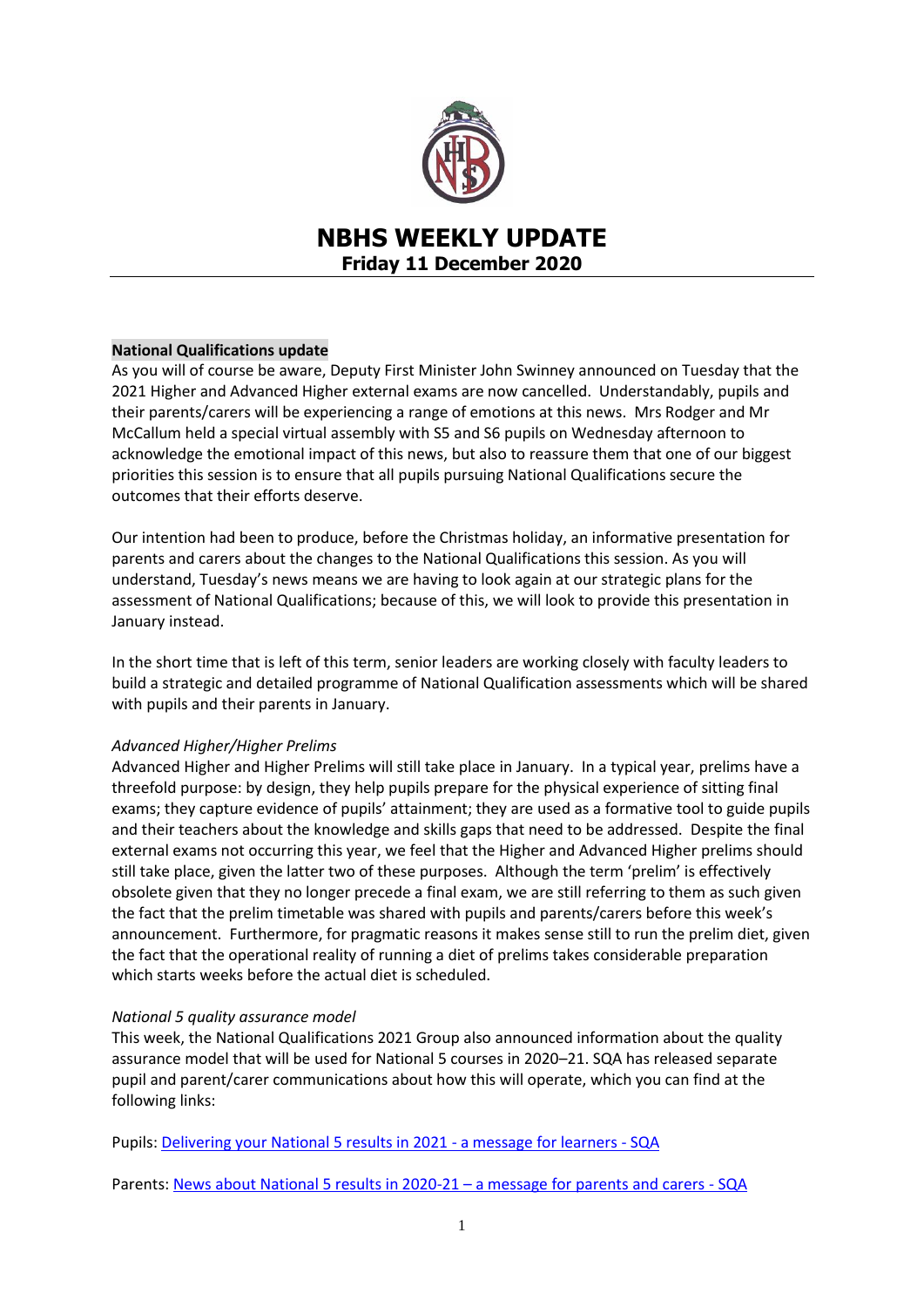# **National Qualifications Course Assessment Calendar**

Below is the calendar of planned assessments for next week for National 5, Higher and Advanced Higher courses. Pupils have been aware of these dates for some time and, hopefully, have been diligent in preparing well for their assessments.

| w/b 14 December                                                  |                                                                |
|------------------------------------------------------------------|----------------------------------------------------------------|
| <b>Subject and</b><br><b>Level</b>                               | <b>Comments</b>                                                |
| <b>Administration and</b><br><b>IT National 5</b>                | Theory unit - open book                                        |
| <b>Biology Higher</b>                                            | <b>End of Unit 1 assessment</b>                                |
| <b>Chemistry National</b><br>5                                   | Unit 2 Assessment                                              |
| Computing<br><b>Science Higher</b>                               | <b>Computer Systems</b>                                        |
| <b>Drama Higher</b>                                              | <b>Performance Analysis Essay</b>                              |
| <b>Drama Higher</b>                                              | <b>Practical Prelims (all week)</b>                            |
| Drama National 5                                                 | Written paper                                                  |
| Drama National 5                                                 | <b>Practical assessments</b><br>(Mon, Wed)                     |
| <b>English Higher</b>                                            | <b>Critical Essay</b>                                          |
| <b>English National 5</b>                                        | <b>Critical Essay</b>                                          |
| <b>Human Biology</b><br><b>Higher</b>                            | Unit 1 Assessment                                              |
| <b>Modern Studies</b><br><b>Advanced Higher</b>                  | <b>Dissertation chapter 2 draft</b><br>due by end of the week. |
| <b>Physics National 5</b>                                        | <b>Electricity Assessment</b>                                  |
| Psychology<br><b>National 5</b>                                  | <b>Sleep and Dreams timed</b><br>questions                     |
| <b>Health and Food</b><br><b>Technology</b><br><b>National 5</b> | Unit 2 Assessment - Food<br><b>Product Development</b>         |
| <b>Health and Food</b><br><b>Technology Higher</b>               | Unit 2 Assessment - Food<br><b>Product Development</b>         |
| <b>Modern Studies</b><br><b>National 5</b>                       | <b>Crime And Law unit</b><br>assessment                        |

# **Jingle Bag Appeal at NBHS**

We are delighted to announce that this year's Jingle Bag appeal has been a great success, culminating in 48 bags being donated to the East Lothian Foodbank today. We can't thank everyone enough for their efforts. In these really difficult times, it's heart warming to see the thought and kindness shown by the North Berwick High School Community.

A huge well done to the Charities Committee and Mrs Casson for making this happen.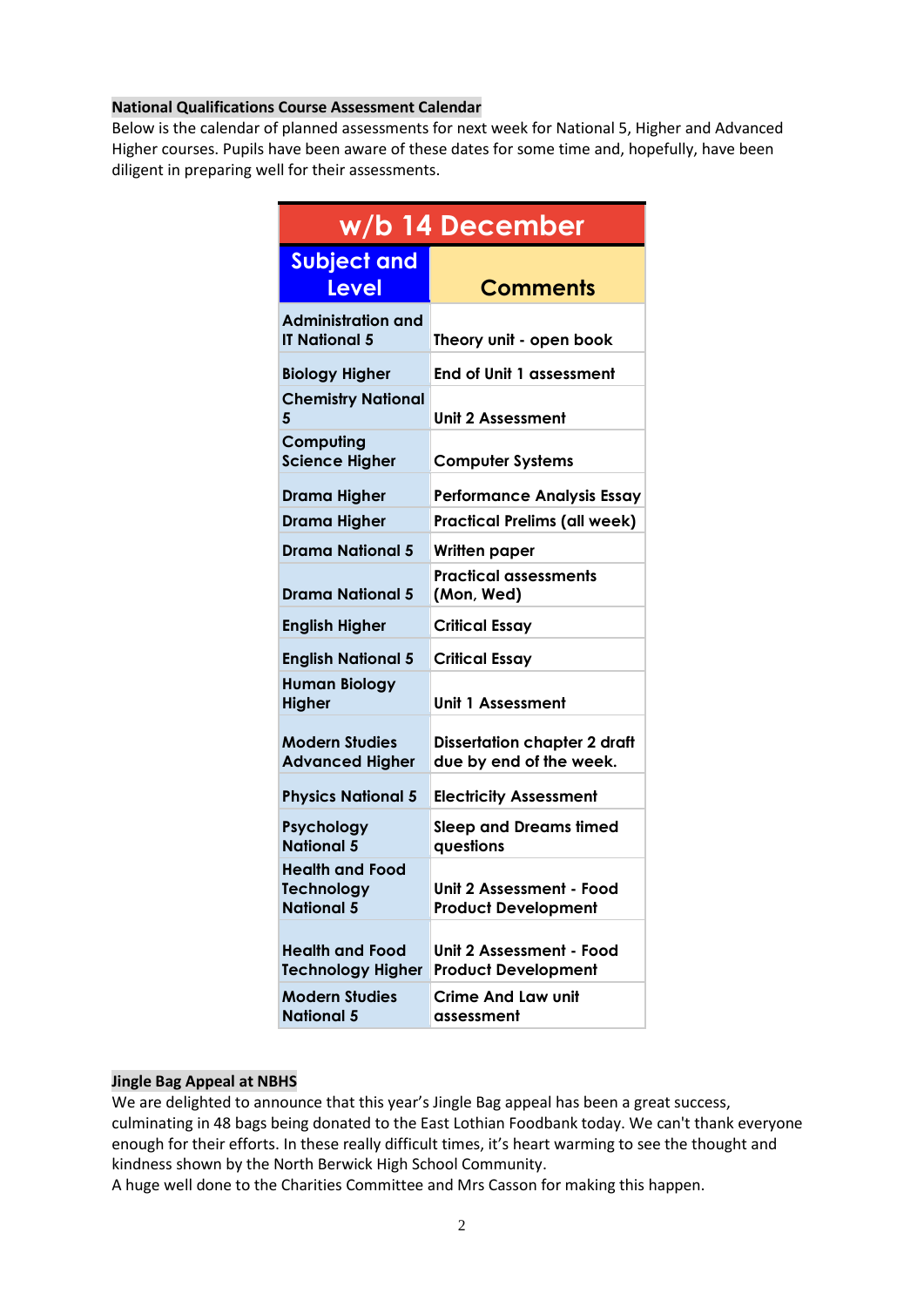

# **North Berwick High School PTA Festive Fair Open 16 Nov - 24 Dec**

This Christmas countdown is on.... don't worry about delivery times from far afield when you can shop at our Festive Fair and receive your gifts easily!

#### **[Click here to enter our Festive Fair](https://festivefair-nbhspta.org/)**

Find bespoke artwork, wonderful food and drink items, beauty & pampering gifts, unique children's gifts, candles, Christmas decorations, handmade wreaths, homeware and so much more...... Don't miss this great opportunity to do your Christmas shopping from the comfort of your own home and support our local businesses.

# *Please share this invitation with friends and family*

#### **NBHS PTA Monthly Prize Draw**

The winners in the October prize draw are Mary Guckian (first prize: £50) and Morven McLelland (second prize: £25) and the winners in the November prize draw are Cath Amis (first prize: £50) and Silvia Feria (second prize: £25). Congratulations to all! Thank you to everyone who already supports this valuable fundraiser. If you'd like to sign up please contact [ptanbhs@gmail.com.](mailto:ptanbhs@gmail.com) For an annual sub of just £18 your name gets entered into 12 monthly draws, with £75 of prize money each month!

#### **S3 Virtual Parents' Evening**

The S3 parents' night is not until Thursday 21 January, but S3 pupils will be setting up their virtual appointment rooms next week. S3 pupils will be making actual appointments with teachers on a paper appointment sheet as usual in the new year, at which time we will be issuing full details of the virtual parents' evening process to all S3 parents. In other words, pupils are undertaking a preparatory technical task next week, but otherwise there is nothing for anyone to do until the new year.

#### **Message from North Berwick Community Council**

Not long ago, we were out on our doorsteps every Thursday evening, raising the roof for the NHS. On December 19th at 4pm, let's get back on our doorsteps for a town-wide Christmas carol sing-along with Abbey Gospel Choir! The Choir will lead the carols virtually and you can access the link via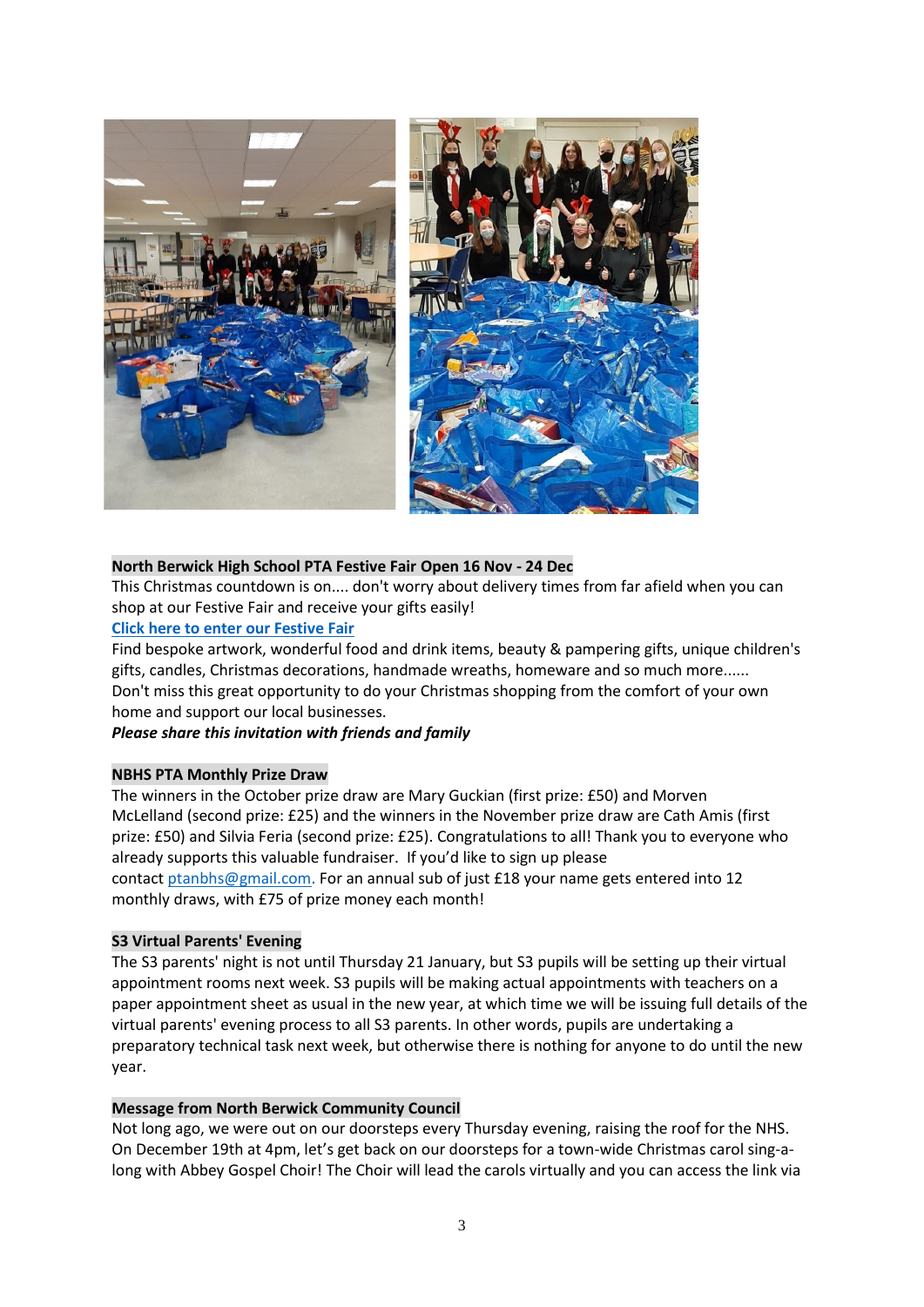the Abbey Gospel Choir or North Berwick Community Council facebook pages. Alternatively, you can access directly via [www.nbresilience.com](http://www.nbresilience.com/)

Song List: Jingle bells, Rudolf the red nose reindeer, White Christmas, Winter Wonderland, We wish you a merry Christmas, Let it snow,.

Please share this information and help to spread Christmas cheer!

On behalf of North Berwick Community Council, have a lovely Christmas.

# **North Berwick Santa Run**

Another community message that we have been asked to share:

We are organising the North Berwick Santa Run and thought it might be of interest to your pupils and families. Here is a link to information about the race and race entries.

[https://www.entrycentral.com/festival/1317?fbclid=IwAR2mzvd1nnDHZXUXvslBcVQju-Ugl\\_5NINY-](https://www.entrycentral.com/festival/1317?fbclid=IwAR2mzvd1nnDHZXUXvslBcVQju-Ugl_5NINY-7KKQaB1PDjS0SnerE47CBro)[7KKQaB1PDjS0SnerE47CBro](https://www.entrycentral.com/festival/1317?fbclid=IwAR2mzvd1nnDHZXUXvslBcVQju-Ugl_5NINY-7KKQaB1PDjS0SnerE47CBro)

# **Piping for the Community**

In our Update a couple of weeks ago, we suggested that families might join the virtual switch on of the North Berwick Christmas lights. If you did so, you will have seen and heard S5 pupil Thomas Hart, who was delighted to have been given the honour of being the piper for the switch on. Thomas is a member of the junior pipe band in the town and did a great job entertaining the virtual audience for this lovely community event. Well done, Thomas!

# **East Lothian Housing News**

We have been asked to share the following information with our school community: ELC's housing team have developed new housing in Cockenzie specifically for people who have served in the armed forces, with some designed for people with mobility issues. Further information can be found by following this link:

Our properties - [Veterans Housing Scotland \(vhscot.org.uk\)](https://www.vhscot.org.uk/applicants/properties/)

In addition please note there is also information about services for the Armed Forces Community available on the ELC website.

# **Careers**

**Mick Burns** Careers Adviser Email: [mick.burns@sds.co.uk](https://mail.elcschool.org.uk/owa/redir.aspx?C=fbGa3DGVrsUoQB2CnJP23eXwMGzxu7J1CtarT6dTOwkq_NlpJujXCA..&URL=mailto%3amick.burns%40sds.co.uk) **Mobile:** 07887 831454

We would like to give you some information and links to resources that we have been delivering this term and as always, feel free to contact us at the addresses above.

Please note that to date we are working remotely so all individual and group sessions are by phone or Google Meet.

# **Careers talks**

We always try to post these online so you can access what we are delivering in school and this term we have completed the following:

[S1](https://www.edubuzz.org/careers/2020/08/17/s1-2020/) introduction to us and our services

[S3](https://www.edubuzz.org/careers/2020/06/03/s3-june-2020/) Getting ready to make subject choices. In additiona to this all S3 students have been offered a one to one interview

[S5](https://www.edubuzz.org/careers/2020/07/28/s5-careers-talk-2020/) Identifying your strengths

# [S6](https://www.edubuzz.org/careers/2020/05/26/nbhs-s6-careers-talk-june-2020/) Post school options

In addition to these we have delivered Google Meet sessions on Medicine, Dentistry, Performing Arts, Law and Nursing and participated in Financial Services presentations as well. We also delivered a 6 week block of talks to all of S6 on [employability](https://www.edubuzz.org/careers/2020/11/10/s6-employability-sessions-2020-no-5/) skills. On 8 December we will offer a pre-college application session for anyone interested from S4 to S6.